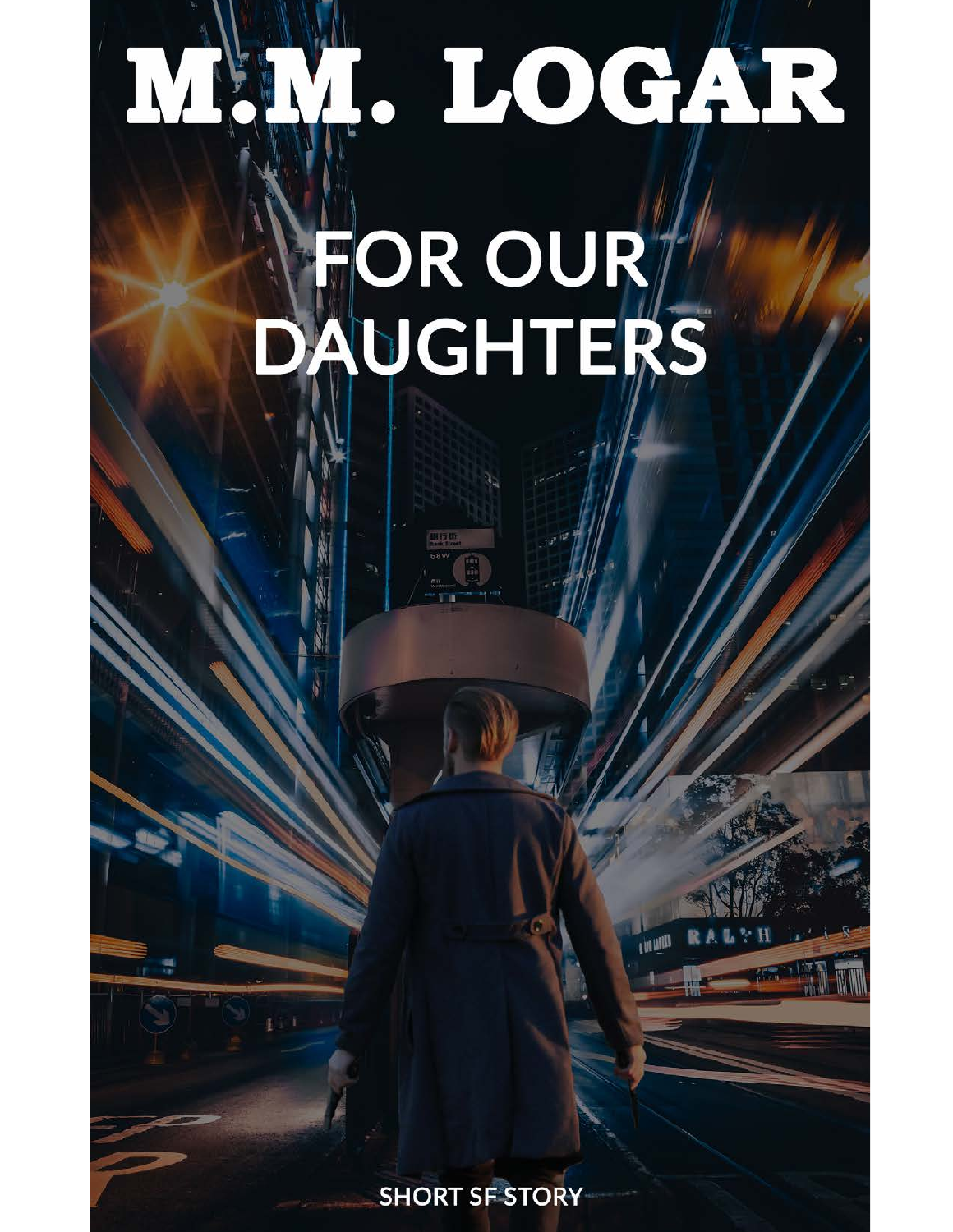## FOR OUR DAUGHTERS

A SHORT SF STORY BY MIHOVIL M. LOGAR

Copyright © 2020 Mihovil Logar All rights reserved.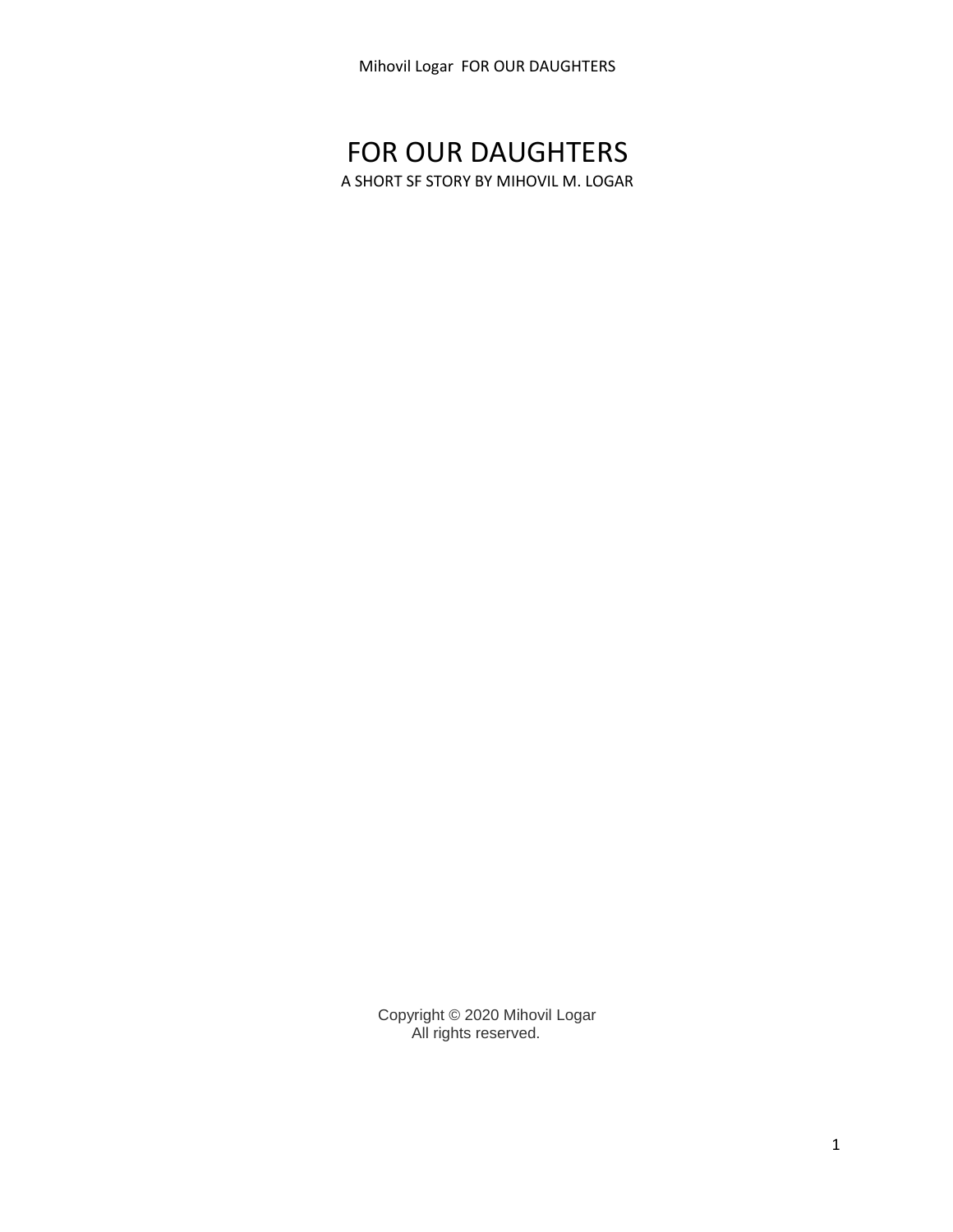I don't know if what I recall of the saddest day of my life is true. It is all a blur right now. It was raining, and it was cold. That is all I remember clearly. Everything was like a smudgy wet autumn painting.

I received the call at the office. I sensed fear as the female voice calmly presented what happened. It was someone from the company, liaison to the city police. I probably know the person well, but I don't know who it was. I have no recollection of leaving the office, driving, nothing. I was suddenly there in front of the classy skyscraper where my daughter used to work.

Police were at the entrance, scanning everyone. I made a few hurried steps towards them. The cop noticed me instantly.

"I am here…for my daughter," I slurred nervously. My chest was near implosion.

"I am sorry sir, I cannot let you pass. Investigation is in progress, but I will inform one of the detectives…"

"Scan me!" I said abruptly.

"Wha..?"

"Just. Scan. Me."

He waved his hand over my shoulder. Information became visible on his visor instantly.

He spent too much time reviewing it for my taste.

"Well?" I insisted.

"I…I am sorry sir, I will call someone, I have never…"

"You have never seen a bearer of the security certificate A.1.1? No, you haven't. Nor will you ever have the opportunity to do so again, most probably. Let's not waste time. Read to me what your manual says about A.1.1."

"Well, yes, just a sec," the police officer thought - searched "The Book".

"A.1.1. is the prime security clearance and command certificate. The bearer is considered to be in the higher position in the chain of command to all the security and intelligence forces with lower level clearances."

"Good," I said, "Will you now escort me to the place where my daughter is."

"Sir," He nodded.

I followed him. To my surprise we didn't enter the building, we went around to the side alley.

The augmented reality imager was finishing the scan when we walked in. Two uniforms, a technician and two detectives waited for the scan to finish. I felt this sharp pain in my guts. All the training in the world couldn't get you ready for this. Emotions brewed as I fought the tears.

The cop that escorted me exchanged few words with the detective and left. I was standing, crushed, and focused on my little girl's body. She was lying there on the cold pavement waiting for me to say goodbye.

Detective approached and woke me from my reflection with a cautious cough. Then he waved his arm, politely asking me for a scan. I just nodded.

"Mr. Godfrey, unlike my colleague I know what A.1.1. is."

"Anthony, call me Anthony please," I responded automatically. The AR imager just finished and I moved forward.

"Anthony, I am detective Stevenson. May I suggest that you don't walk over the crime scene, you might compromise the evidence."

"No," I replied.

"This will not help the investigation, sir, please, we need to work on this..."

I didn't hear the rest of his babbling. I dropped on my knees and placed her head into my lap. I stroked her wet almond hair and I cried.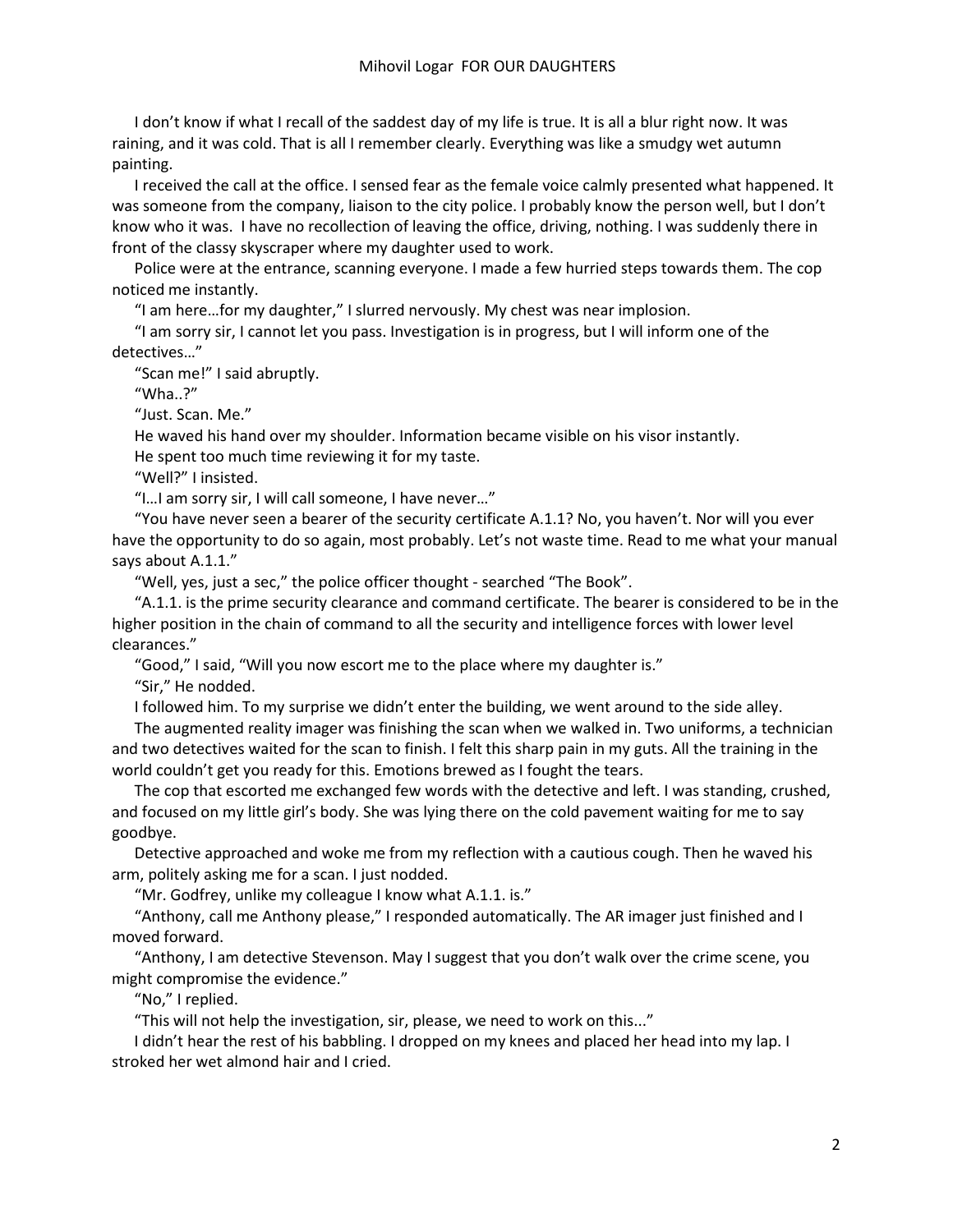I never cried before. When I lost my parents, when my wife passed, when I was shot, gutted and suffered from advanced torture techniques I never cried. But now, it all just went out, unstoppable like a flood.

I don't know how long it took me to get it back together. The cops knew better then to disturb me. I thought - called my son. We haven't been in touch for years…I wasn't able to cope well with his

homosexuality. All contact ceased after my wife died, but all I wanted at that moment was a hug from the remaining member of my family. But he didn't pick up, so I left him a thought-message.

*"I…please call me, it is important."*

I couldn't give him the news over a message, but he'll understand just from the tone that something is wrong. He will call.

I stood up. The detective was standing next to me, silently.

"Do you have any children detective?" I asked.

"Yes," he answered, "I have a daughter."

His eyes screamed an uneasy understanding, "We will catch whoever did this Anthony."

We sure will, I thought to myself. But not in the way you think.

"Detective. I am pulling A.1.1. on you, I want daily progress reports, I want all the information, and I want everything. You will send it all to the address you received when you scanned me. Use state encryption protocols when contacting me, including thought."

"Alright. I'll continue with the work then."

We shook hands, and I left.

\*

I was back at the company and on my way to the Coordinator when he called me personally. "Anthony, I just heard…"

"Yes sir. I am on my way to your office, I hope you can see me right now."

"Yes, of course."

I was there within minutes. The secretary knew me very well. She had tears in her eyes. I just waved and went in the office.

The Coordinator of all security and intelligence forces, my boss, greeted me and sat me down. He pressed a button on the table and the room became electronically secured. We were in a

protected area, it was safe to talk.

He handed me a glass of whiskey and sat down next to me. It is almost twenty years of acquaintance and working together that binds us together.

"So Anthony, what are you going to do?"

Straight to the point, no BS, no heartbroken speeches. The man knows me.

"This is a non-conversation sir?" I asked.

"Yes," He answered.

I took a sip of that wonderful smoky flavored whisky he pours in special occasions, and looked him straight in the eye.

"I am going to kill anyone and everyone involved in the death of my daughter."

He nodded.

"As a father I understand. I think I would do the same, heck I sometimes want to kill the SOB my daughter married just for disliking him."

He smiled and continued almost whispering.

"I expect you can do it in such a way that the company is not involved. If you become compromised, I cannot protect you. Do what you must, cover your tracks, but if you slip I will shut you down. Company comes first."

"Company comes first," I agreed. It was an unofficial credo of the company, and what I had to do was deeply personal.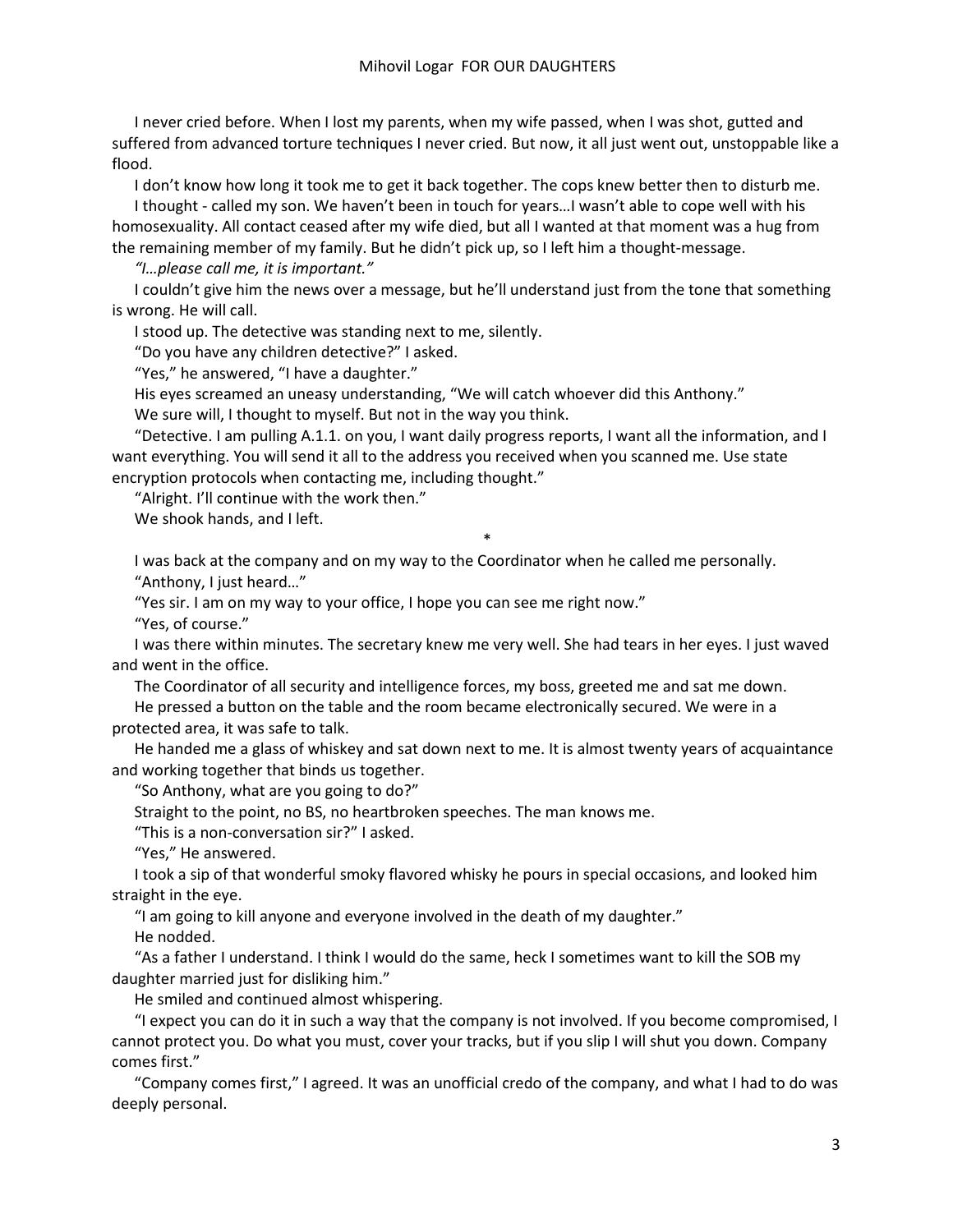\*

We emptied the glasses and he pressed the button again.

"Please inform my secretary about the funeral arrangements, I would like to be present."

I thanked him and went out contemplating my next move.

"Son?" I answered the call.

"Dad."

It's been a long time since I heard his voice.

"There is something I need to tell you…"

"I know dad. I was her 'in case of emergency' person. They contacted me first."

"Oh," I was genuinely surprised, "I didn't know that."

"Yes, well, there is a lot you don't know about your children. I am traveling right now, I am going to stay at…"

I interrupted him.

"I want you to come home son. Please. I know I was a prick, and I am probably still a prick, but please come home so we can spend time together."

I don't think I ever said anything similar to him. I wasn't around much, and when I was, I was thinking about pressing matters. Company comes first.

"I will pick you up," I insisted, "when will you be arriving?"

"All right dad. My vactrain is arriving in 20 minutes."

I drove like crazy to get there on time.

I let my son prepare the funeral. He knew his sister better than I knew my daughter. I insisted only on paying for everything. He didn't argue against it, which made me check his credit rating and bank statements. I did it in front of him, no subterfuge this time. We talked for a long time, he was surprised and relieved by my attitude change. Then I paid all his loans, including the one for his house. He protested until I said that I don't care whom he is living with, as long as he is happy and alive.

\*

\*

I returned to the office.

The detective I met was proactive. His file wasn't much, old police dog, but he sent me every piece of evidence he found, including his memos and conclusions. Video surveillance showed a man in a long raincoat, cowboy hat and a facemask crossing the street when my daughter left the building. He reached her at the entrance to the side alley and forced her to go into it at gunpoint. Nothing was taken. This was a hit, not a robbery. Further investigation showed that the man used the sewer to get in and out of the area, so they could not backtrack the movement via the government surveillance network. In addition, the neck chip was disabled, or scrambled, indicating professional resources. Countering that, the kill was sloppy. She was shot three times in the back, the killer missed all the crucial organs. She bled out. This made me very angry and additionally determined. The law enforcement will not be able to find the killer, but I will.

Ninth underground floor of the company building was labeled as a storage room. It is actually a big armory. My friend George and ex-field operations partner runs the place.

\*

They buzzed me in. I went straight to George's office.

"Hello mate!" I said.

George seemed concentrated on some data sheets on his desk and slowly looked up.

"Oh, Anthony, come in. What brings you here?" he smiled. It was a good thing that the news still has not reached him.

"A list of things," I answered truthfully and handed him a list handwritten on a piece of paper.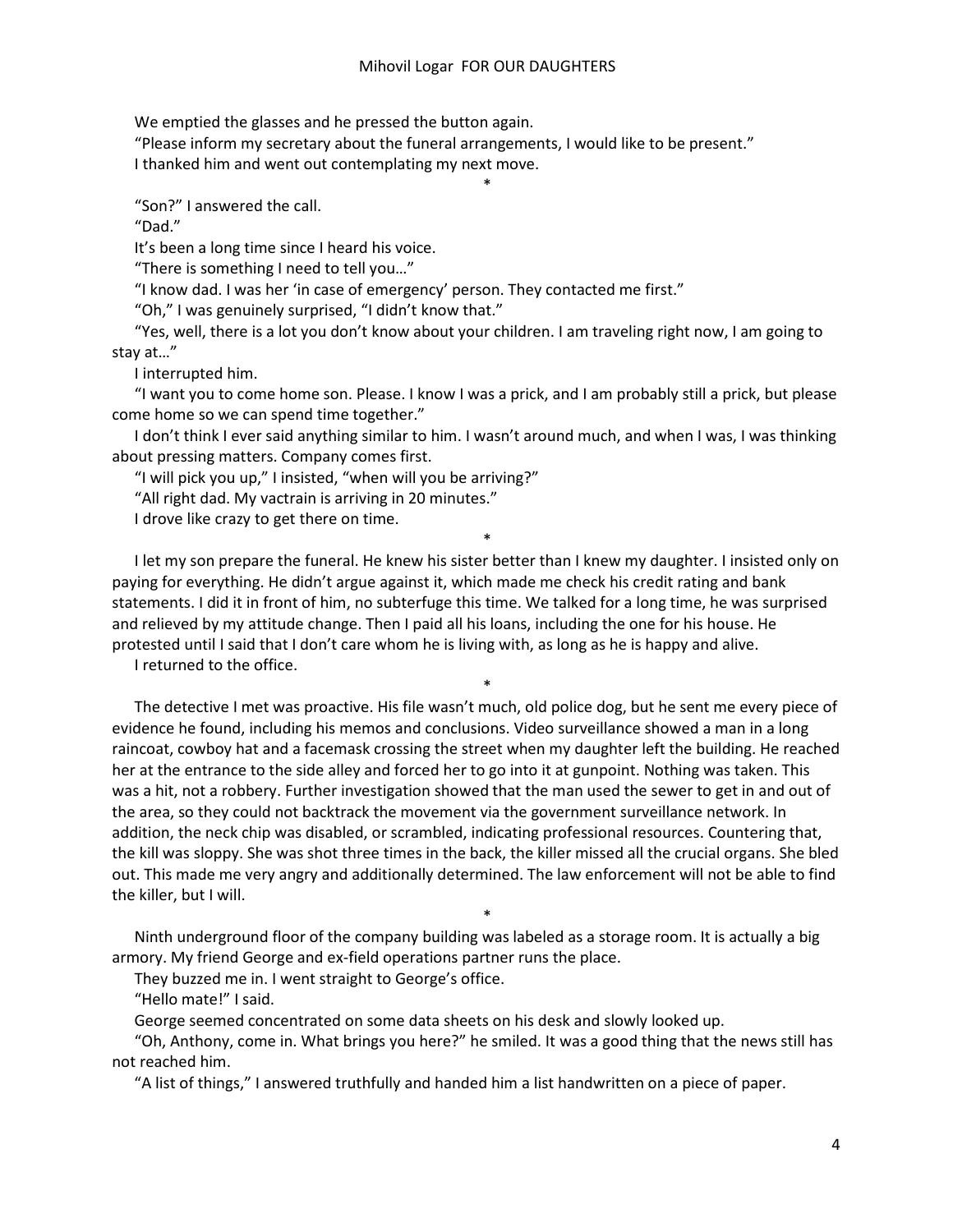"Sure…" he started as he glanced over the list, "…but…just send the field requisitions form as usual, I need it to be digital you know." He smiled.

"There will be no formal requests George," I paused. "This is a black op."

"Anthony, what is this. I can't just hand you the thought scanner," He laughed at my preposterous request.

"How is your daughter?" I asked. I knew George very well. Good guy, true friend, but incredibly stuffy. I had to do it this way to get what I needed.

"She is well, thank you, and the wife too. How are your kids?"

I leaned towards him, "My daughter is dead. She was killed yesterday with three bullets in the back. My son is organizing the funeral."

He went pale. He slid back in his chair. He was giving up. I instantly felt sorry for what I did, but he would not have said yes if I asked nicely.

"Ok, I get it," he said, "my condolences."

I remained silent.

"Does the Coordinator know about this?" he asked.

"Officially, no. If anything goes wrong I am history."

He scratched his head, which he did when he was nervous.

"I will pack the stuff myself. I will take you to the armory where you will take it personally. You will have 48 hours to bring it back. If anything goes wrong, I will say you stole it. Is that ok Mr. Black Ops?" "Sure."

\*

I expected that the police would not be able to find much, so I decided to take a sledgehammer approach. I will scan everyone in the company my daughter used to work with using the thought scanner. I will ask everyone if they are in any way connected to her murder and someone will be. I just had to think of a way of scanning them without them knowing it.

The problem with this approach is that the thought scanner is not legal. It works very well, as does the rest of the thought tech, but it harms the subject a bit during the scan, as it probes too deep to find out if the subject is lying. Not a big deal, headaches are usually gone after 24 hours, and only 0.5% of subjects might acquire a long-term effect, like chronic dizziness. Because of that little bit of harm, the thought scanner remains a hidden technology gem used only in black ops of high national security interest. Like this one.

\*

Procurement Joe gave me everything I asked. He came to the company from military intelligence. He still wears a military regulation moustache. I took an honest approach with him, told him everything about my ordeal over a glass of Jameson whiskey. By the time we finished our little talk the bottle was empty and Joe wanted to come with me to, "Kill the bastard himself." It was harder for me to get that idea out of his head than to make him break the rules to get me all I needed. I handed him the list when we parted. He smirked, still not happy about not letting him join the action. Tomorrow morning, I had it all. Armored police uniform, chip control set and an untraceable company car. I changed my neck chip data to suite my police disguise. Of all the things I got from Joe the chip control set was the most problematic. Those things are government monitored for a reason, and I am sure it will be missed if not returned promptly.

Dressed as a cop I entered the building my daughter used to work in. The police helmet covered my face hiding me from camera view, just in case someone wanted to check me via face recognition. The thought scanner hovered innocently next to my shoulder. I approached the security desk.

\*

"Hello sir. I am officer Don Carson. I am here to follow up on the murder of Martha Godfry." "You mean Godfrey?" Asked the security guard.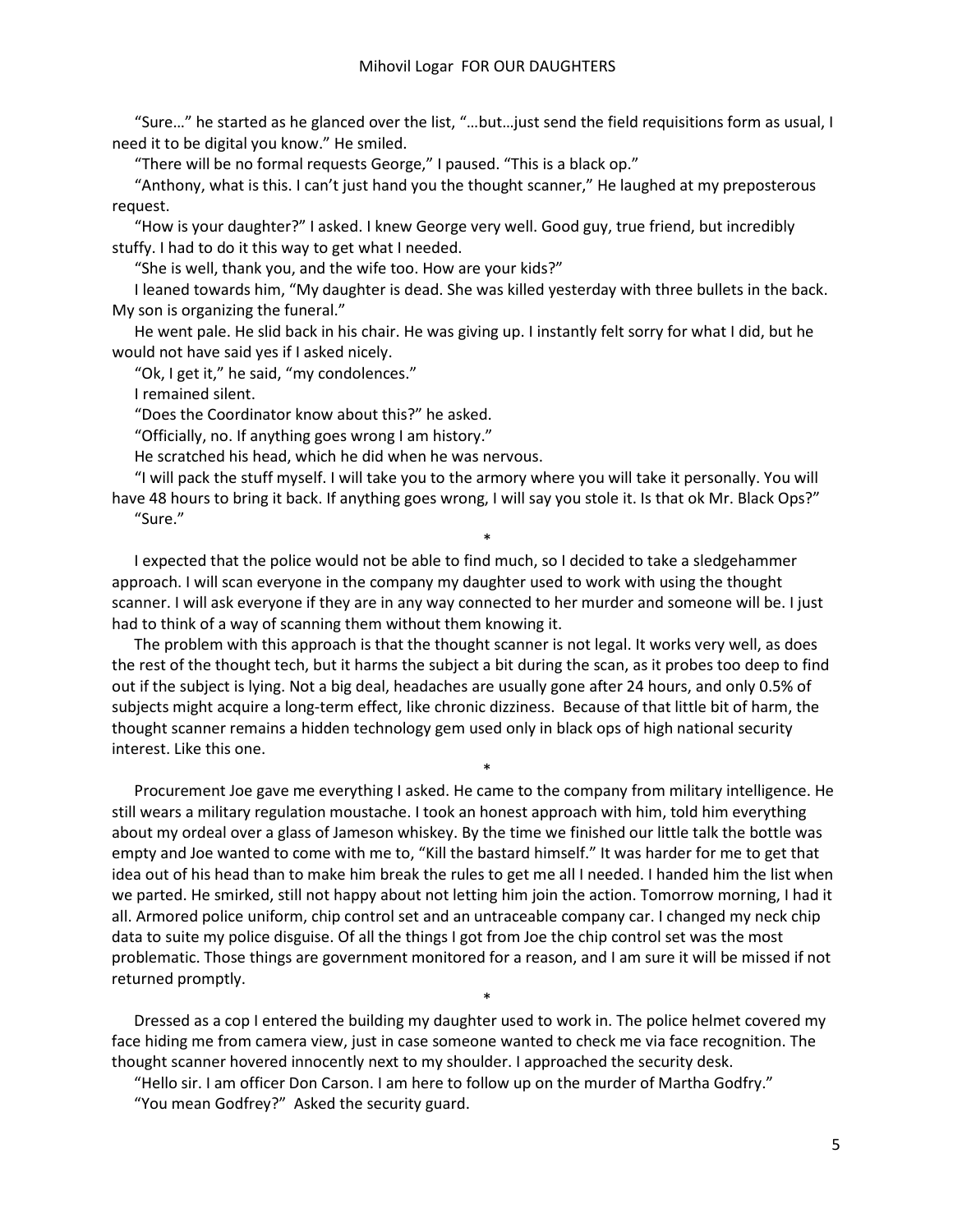"Oh, yes. My mistake. This is standard procedure. Can I speak with someone from the management of the company?"

"You didn't announce the visit?"

"No, as I sad, I am just following up."

"I will call upstairs. Please, lower your neck so I can scan you."

"Thank you."

I waited for a couple of minutes when a smartly dressed woman approached me.

"Mr. Carson?" her hand reached out to me, "I am Maria, I will show you in."

Maria smelled nice. She left a trace of expensive perfume as we walked. I wondered if my daughter looked like her every day on the job. They were roughly the same age. I instantly realized I have to start my investigation. I thought started the software and initiated the scan. Then I focused the little ball on Maria."

"Maria, did you know the murdered girl?"

"Oh yes, I know everybody. She was so nice."

"Do you have any idea who might have wanted to harm her?"

She moved her hand over her chest and looked to the ground.

"Absolutely not. She was, Martha was the kindest person I knew, and we were nothing more than colleagues. But I am a desk girl, and I greet every one face to face."

I just nodded and stayed silent.

Maria walked me through the corporate hive. Busy people, open space, they all seemed to be doing something very important. The people whose way of life I am protecting and my guts said one of them killed my daughter.

We stopped at the massive wooden door.

"This is the office of John Prescott, he is our CEO," Maria pointed to the holosign next to the door. "He will see you now."

She entered and I followed.

John was a beautiful man. Dark hair, blue eyes and an athletic posture. A handmade suit fit him like a glove.

Maria introduced me and left.

"My apologies sir, I didn't announce my visit," I spoke first.

"No need for that, we must all do whatever is necessary to bring the killer to justice."

I focused the thought scanner on him.

"Did you know her?"

"As a CEO I tend to know everyone who works for me. She was my CFO, which means we worked together on the daily basis. Frankly, I don't know what I am going to do without her now."

"Could she have been at odds with someone from the company, considering her position?"

"Mr. Carson, as I have already told your detective, what's his name…"

"Stevenson," I jumped in.

"Yes, Stevenson. Well, he was here on the day of the murder and…I told him all that. She was respected, a true professional, and a valued member of our team. I am unable to perceive a reason for her death."

"Thank you, sir. I will not take any more of your time. I need your permission to talk to your employees on the floor. I will not ask more than two questions."

"Certainly."

"One last thing sir. Did you personally have anything to do with her murder?"

He did not like the question, he looked insulted.

"I understand you must ask that, and no, I had absolutely nothing to do with her murder. God I hope you catch the bastard."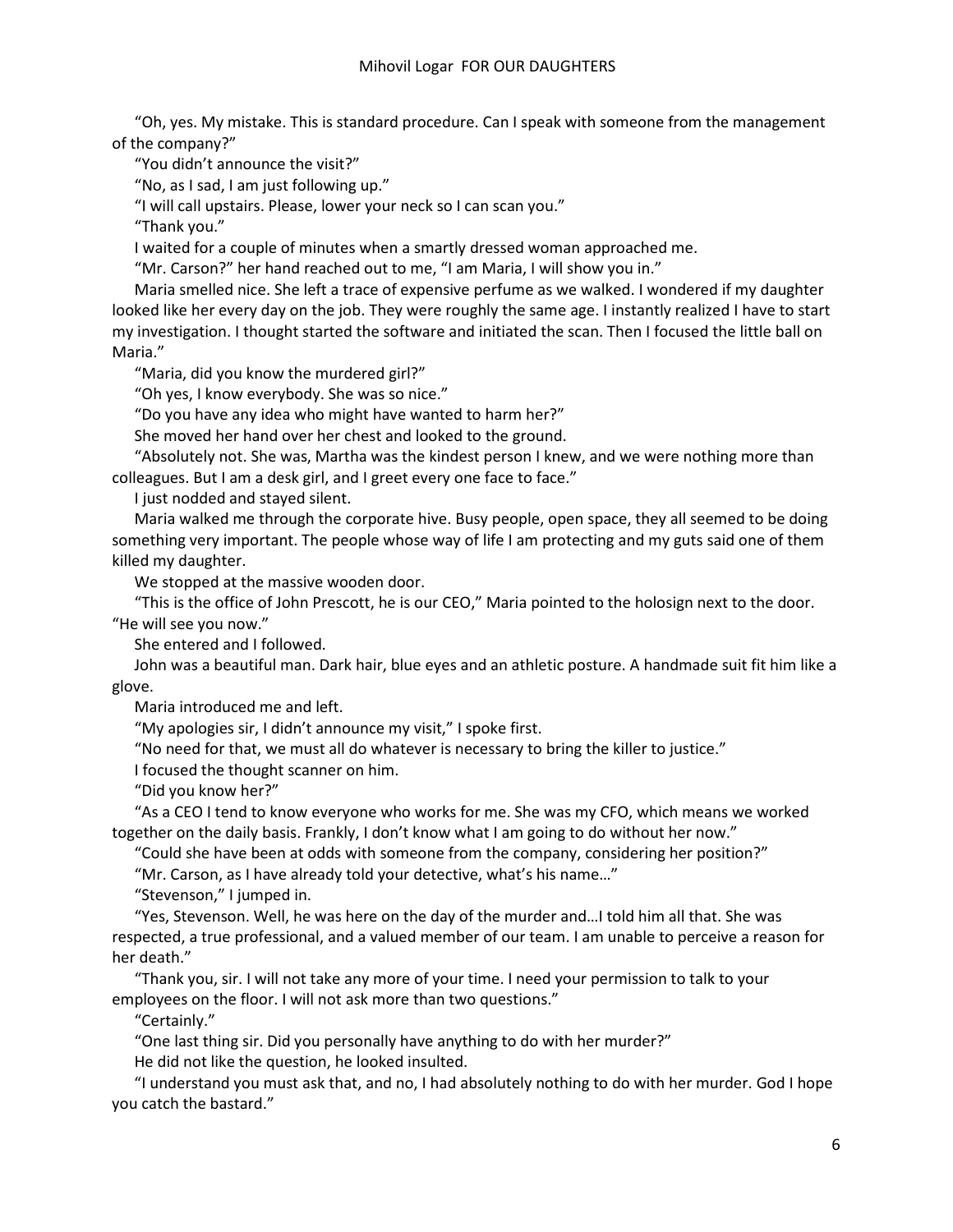I left his office and spent the rest of the working day interviewing all of the people on the floor. Eventually I managed to ask everyone if they had anything to do with Martha's murder. Tired, but feeling hopeful I want back to the company and hooked the thought scanner to the analyzing software.

I closed my eyes for just a second and woke up at 5 AM. The screen was blinking, analysis was over.

The little ball did the trick. Analysis offered everything I needed. Thought patterns, recorded conversations, body reactions, it is a truly marvelous piece of engineering. Each interview I took was marked as truth, but one. Thought scanner recognized, with 99,9 certainty, John Prescott as a liar. He lied when I asked him if he personally had anything to do with her death. Everyone else I interviewed spoke the truth.

I reprogrammed my chip again to some low life criminal, known for battering, just in case something went wrong. I pulled Prescott's address from the police records, got a ski mask and went in front of his house to wait for him.

He was an early riser. Fucker. When he got out of the house, I had a rage rush, but managed to overcome it. I had to be sure before I kill him. It was a nice, upper-level neighborhood, not many people were moving around. That is good thing when you plan to stun someone with a military grade Taser and put him in the back of the car.

It wasn't the first time I kidnapped someone in broad daylight, but it was the first time I was enjoying it, I will admit that much. I drove to "the Clinic", a special place where we conduct deep interrogation. It's a small house, next to the big industrial slaughterhouse and it's located there for a good reason.

I tied him to the interrogation chair and splashed a bucket of cold water on him.

"Rise and shine."

Eyes opened, he was conscious again.

"Gnnn…whaa, whoo…"

"Look at me," I grabbed his chin. "Tell me why you killed Martha."

"I…I…I didn't…"

I hit him and walked away. I opened a small cabinet and took the pistol syringe. I loaded it with truth serum and shot him in the neck.

It took three minutes for it to start working.

"Why did you kill Martha?"

He cried.

"I didn't. I didn't. "

"But you had something to do with it?"

"She found out about my side investments using company funds, she was going to blow the whistle. I paid a guy to do it."

"Who? Give me the name."

"Aurelius Cochran."

The name I know very well. Ex contract plumber who did government wetwork, retired years ago. I used to be his handler when company used his services. We never met face-to-face, he just did what I requested.

"Did Cochran have anything to do with the fraud?"

"We invested together."

This complicated things a bit. I was certain Cochran didn't do the killing himself because it was a sloppy kill. He was a trained and effective killer. Nevertheless, Aurelius Cochran had to die.

I shot Prescott three times and left.

Aurelius was easy to find. He was a respected businessperson now. The money he got from wetworks was laundered and invested into legitimate businesses. It was time to finally meet him face-to-face.

\*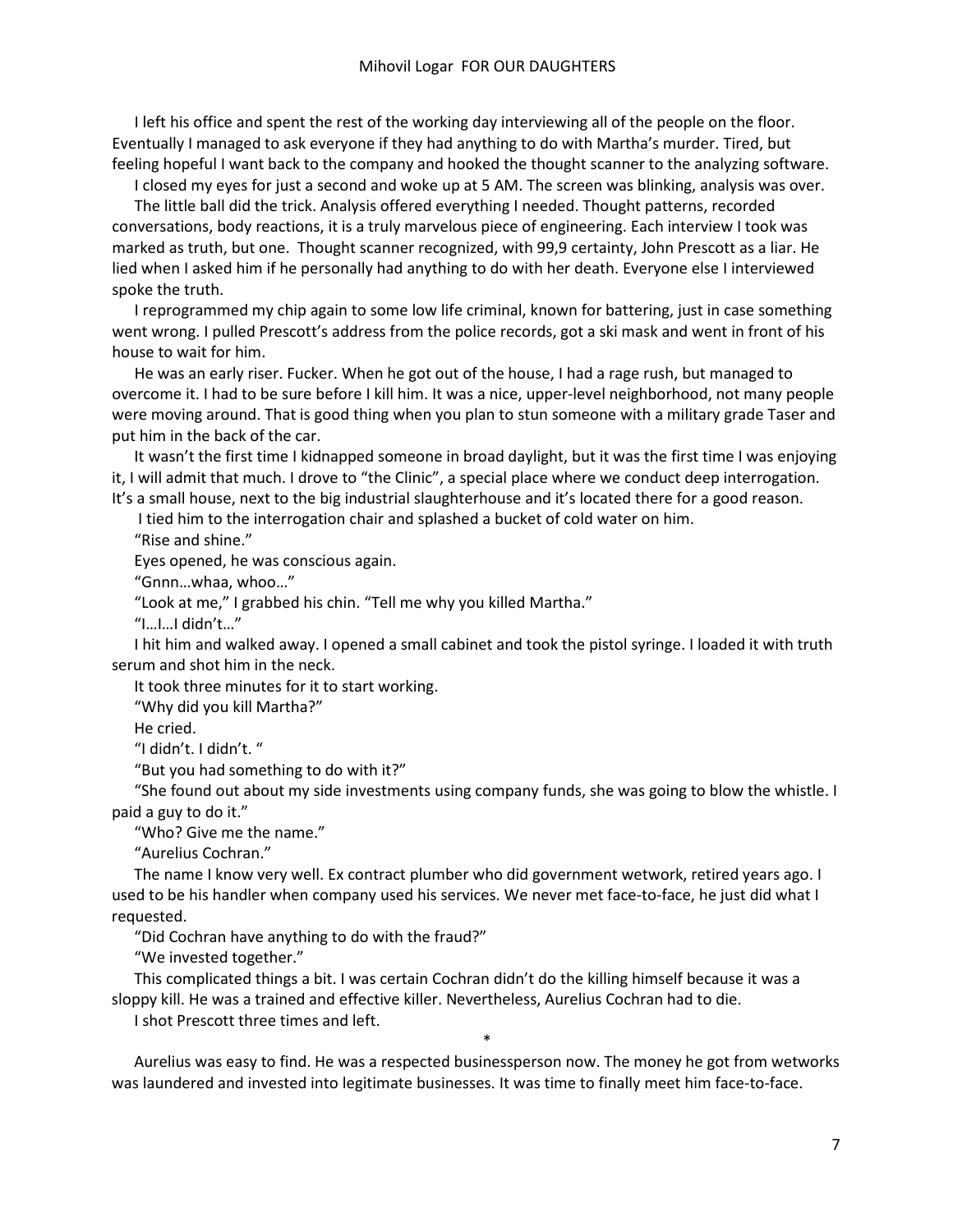I was sitting in his living room patiently waiting, when the door unlocked. He had good home security installed but not good enough to stop me from entering. He hit the switch and the lights went on. He moved around not noticing me.

"Good evening Aurelius."

He was startled and almost jumped. Still, you could notice he instantly calmed, and assessed the situation. He saw a relaxed man, sitting in his comfortable chair, holding a Zastava CZ 2099 "Duckbill". Terrifying gun, made ugly on purpose so it can be recognized instantly. It's an energy weapon with a ninety degree arc beam which splits everything in front with effective range of seven meters. He didn't have where to go to get out of the range.

"Why don't you sit with me so we can have a little talk."

Aurelius walked cautiously and sat on the couch in front of me.

"How are you old friend? I thought life was good for you since you've retired."

I saw a quick realization on his face, "Index?" he asked.

Index was a call name for all of his handlers. For a time I was Index.

"Yes, I am Index. It's nice to finally meet you Aurelius."

Thought blocker buzzed in my pocket. Aurelius tried to send thought messages. I could see he didn't like he couldn't get through.

"The pleasure is all mine. Are you here to fully retire me, I thought I played by the book?"

"You did. The Company still thinks you are a good boy."

A smile danced around his lips.

"However…" I paused, intentionally, "my visit is deeply personal."

"Personal? I don't understand."

"Let me introduce myself then. I am Anthony Godfrey, father of Martha Godfrey."

"Shit."

"Indeed you are. Deep in it."

"I didn't kill her."

"I know. I want to know who did."

He closed his eyes and thought aloud, "The only way you could get to me is trough Prescott. I can safely assume he told you everything."

"Everything I wanted to know," I eagerly clarified.

"There is no way I am getting out of this alive," he concluded.

"No," I concurred.

"I will take a cigarette now," He said.

"Please do," I demonstratively aligned the gun.

"The fact that I am still alive means you have questions for me, which you want answered." "Yes."

"You will get it out one way or the other."

I didn't answer, it was a great conclusion.

"All right Index, I will tell you what you want to know."

Of course he will. He knows I know everything about him. He knows I know he has a wife and a daughter hidden in another city, safely tucked away from his past. He knows I am ready to do anything to get what I want. This was a simple deal. He talks. He dies. They live.

He started the e-cigarette cartridge and continued.

"Prescott and I met last year at an investor forum. He was looking for investment partners. Good, sound idea, I chipped in. Prescott got greedy and invested the money from his company. Your daughter found out. He knew that the whole investment thing would blow if she came out, so he came to me. He knew my background was shady, and he hoped it was shady enough. He asked me if I could make her go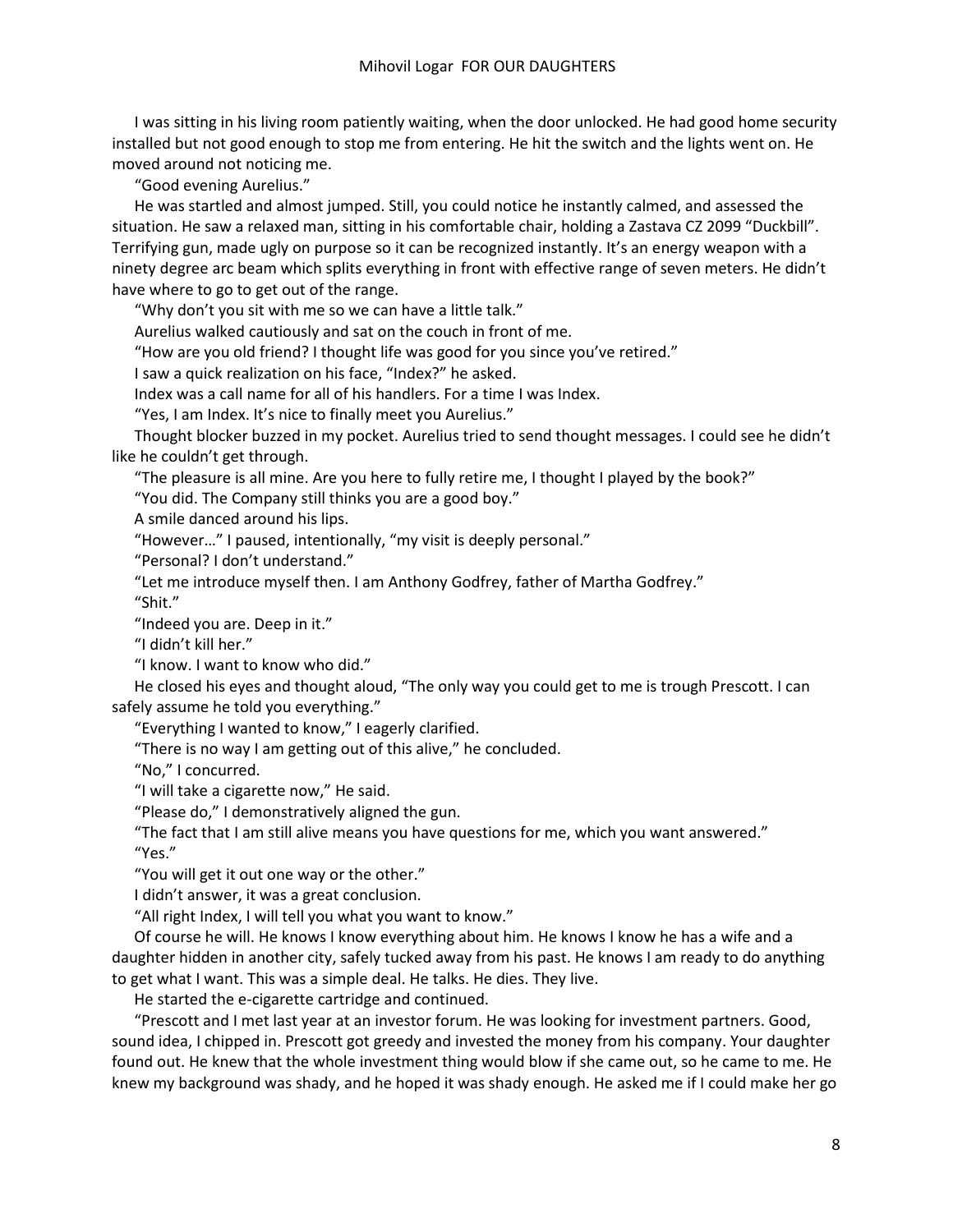away. At first, I thought about doing it myself, but then I passed it on. Prescott paid for the hit so I contracted Joseph Grimaldi to do it."

"Who is that?"

"A street kingpin. He was a fellow wetworker for Salvatore Rosa. I trained him. He owns district 45, you can find him there."

"If he is a kingpin, he didn't do it himself then?"

"I doubt it."

"I'll pay him a visit."

He finished the cigarette. "Do I get to choose how I go?"

"Any suggestions?" I asked courteously.

"As a matter of fact, yes I have. In that showcase, left of you, I have a pretty African miniature coffin. Inside of it is a gem. It's something I made years ago."

I knew where this was going. "All right, get it. Slowly."

He got up and got a tiny, black, diamond looking object from the box.

"It will kill me in 5 minutes, painlessly."

"Go on then."

He returned to the sofa, "I hope my family will be exonerated by my death?"

"Yes. You have my word."

He took the pill and lied down. After five minutes I approached and checked his pulse. Nothing. I took my .45 and shot him in the heart, just to be sure.

\*

Joseph Grimaldi was a known criminal, although I never heard of him. Police file on him was huge. Small time kingpin, he was in charge of District 45, especially the slums part. Getting the information from him was going to be tricky.

Joseph was always in his office, in the back of the local restaurant. I came dressed in my best suit and approached the muscle at the doors.

"Hi. I am John Prescott, I would like to see Mr. Grimaldi."

The muscle sent a thought message. I waited. He then scanned my chip and thoroughly checked me for weapons.

"Follow me," he said at the end of the procedure.

We walked through a nice restaurant and into the back office. Joseph Grimaldi was sitting at a massive desk. Two guys were strategically positioned on the left and right of the room. Muscle showed me to sit on a chair in front of the desk. He went out.

"So, you are John Prescot. I wonder what brings you here," Joseph said.

"Our business associate Aurelius Cochran said I might find you here."

"As you can see, he was right," there was a shadow of something on his face I didn't like.

"I am not satisfied with the way my problem was handled."

"You are not? Isn't your problem gone?"

"It's gone in the dumpster next to my office. I have police visiting my office every day. I am not very happy about that. Who the hell did you send to do that?"

Joseph sighed. He opened a desk drawer and took a gun out. I recognized the Taurus 454 "Raging Bull". It stayed pointed at me. Other two guys also unholstered their weapons. I was betting that Joseph Grimaldi never met John Prescott. I guess the bet failed, but I was prepared for that.

"Listen mate, whoever the fuck you are, you will be alive for the next 30 seconds. Is that the last thing you want to hear, who did that?"

"Yes," I said unmoved.

He stared at me for a moment.

"Cowboy did it. You'll find him in the Orchard, but he will probably find you in hell."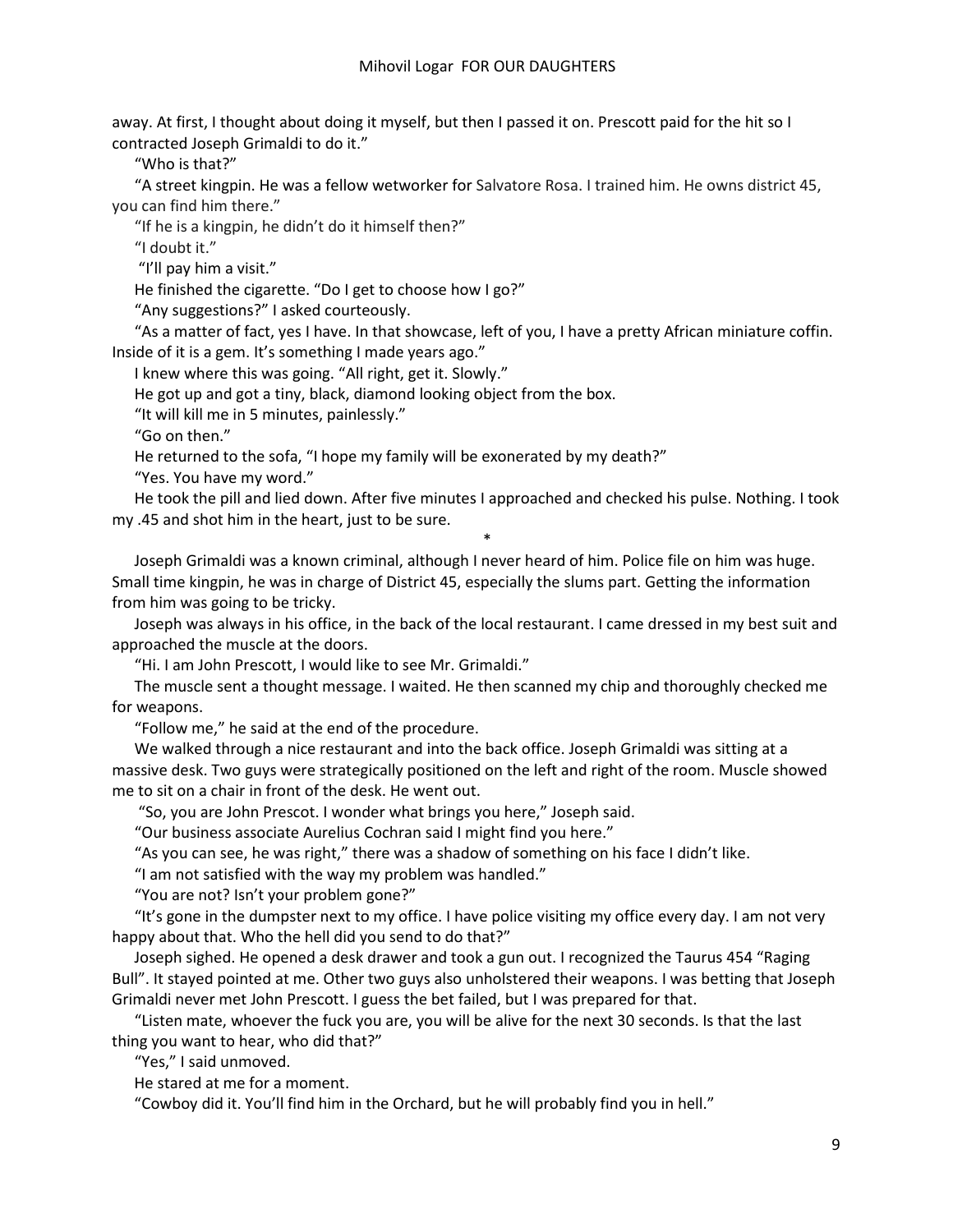The moment he finished the sentence I pressed the button on my watch. Neat gadget, psych stunner. The two guys on the sides fell instantly. For a second we were both surprised, Joseph because the two guys fell down. I was surprised because Joseph didn't fall. That meant he had the same protector somewhere under his skin, and that is not a civilian piece of hardware.

I jumped, he fired the gun. It hit me, I felt it. I used the desk for cover and reached him on the left side. The chair was as massive as the desk, which made him unable to react fast. He was slowed just enough for me to reach his behind and snap his neck with my bare hands.

My head hurt like hell, and I was spilling blood. I was still standing, so it wasn't grave. I didn't have the time to assess the wound, I just took Joseph's gun and went out. I didn't care about the shocked cries in the restaurant, I had little time to finish what I started.

At the entrance I pointed the gun to the muscle's face and made him kneel.

"Where is the Orchard?"

"Orchard? Wha..?"

"I don't have time for this, where the fuck is it?"

"24<sup>th</sup> street."

"What is it?"

"Shooting gallery."

Great. I was looking for a junkie. It all made sense. Sloppy kill, done by someone who has probably never done it before. Joseph took all the money and traded a kill for the junkie's drugs.

I disappeared in the alleys behind the restaurant and stopped a Taxi in a dark place. Paid him triple in advance to make sure he drove me to the undesirable location. When we got there, I understood why the place was called the Orchard. The building's walls were painted with beautiful graffiti of trees and fruits.

I entered. People lying around, trash was everywhere. Smelled like drugs and death, sweet, like rotten fruit. Orchard, I get it.

I found a guy that looked like he was able to talk.

"I am looking for Cowboy," my bloody hand was holding a burner credit chip. He took it.

"That's him, in that corner, with the raincoat," he pointed.

I approached him with the pointed gun. I turned him slowly, he seemed to be out. That was him. Raincoat, cowboy hat. He was dirty, didn't change for days. He killed my daughter wearing this. I checked his pockets. One pocket had a mask, the other the gun. It was THE gun. He emptied four bullets, which meant the police didn't notice a bullet hole somewhere in the alley.

I pressed the gun on his temple and checked his pulse. He was fucking dead. His neck had a visible scar, his chip was removed. Either Joseph killed him with tempered drugs, or he killed himself with an overdose. It didn't matter. It was over.

I was feeling empty at the funeral. My head was all bandaged, the bullet left a big scar and blown most of my ear. I avenged you, I repeated it like a mantra, while the casket was going down. My son was standing next to me in tears. I hugged him.

\*

The Coordinator approached me after the service. We walked.

"When I said to do it discretely, it was the opposite of what you did," he said.

"I understand. I will clear my desk…"

He raised his hand and stopped me from talking.

"That cop who was on the case is a very smart fellow."

"Stevenson?"

"Yes. Stevenson. He did a most peculiar thing."

"Yes?"

"He covered all your blunders."